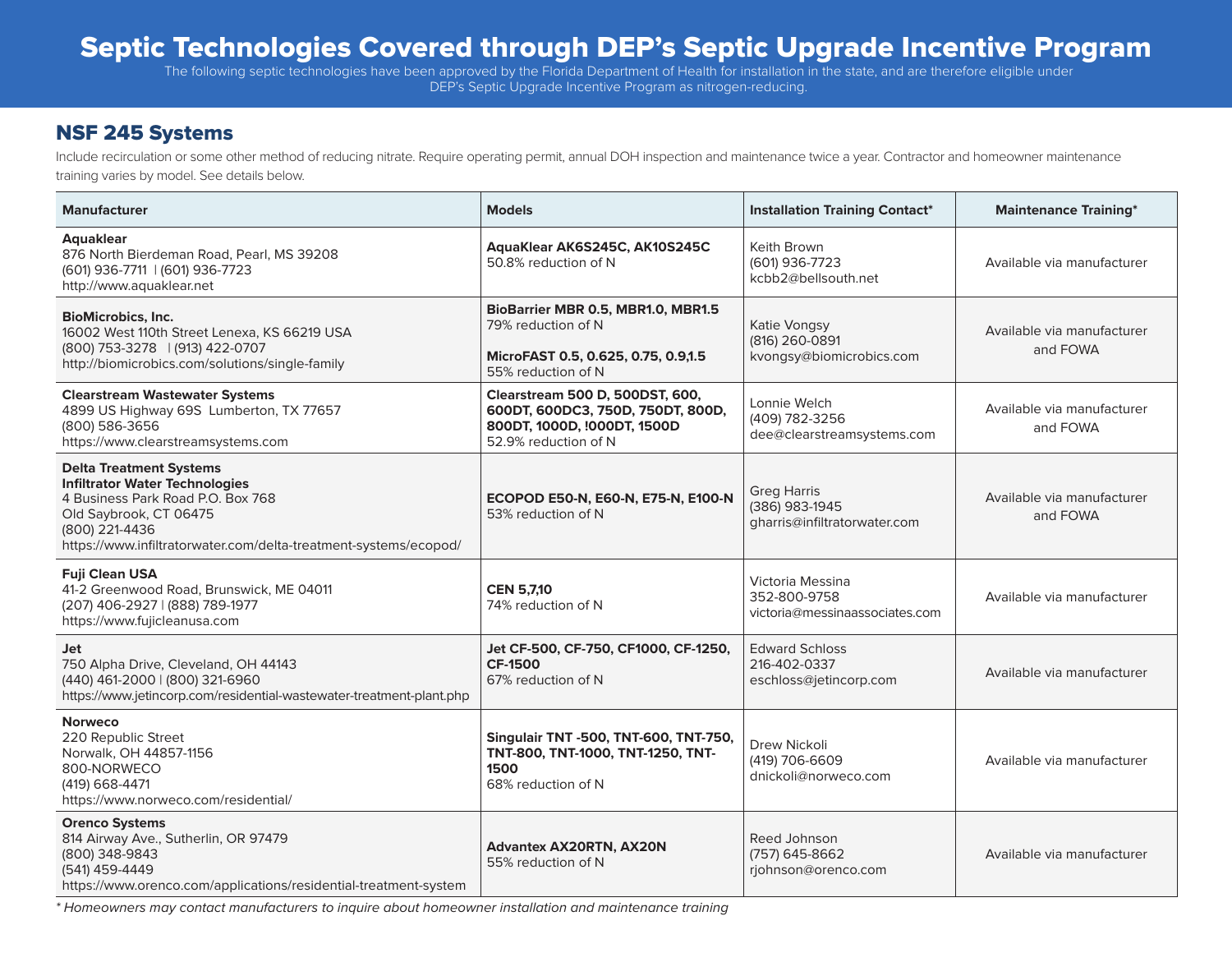### Performance Based Treatment Systems (PBTS)

Can include a nitrogen-reducing aerobic treatment unit and other components. Must be engineer-designed and require a maintenance contract and operating permit from the county health department. Contractor and homeowner maintenance training varies by model. See details below.

| <b>Manufacturer</b>                                                                                                                                                                                                                            | <b>Model</b>                                                                                                                                                                                                   | <b>Installation Training Contact*</b>                                | <b>Maintenance Training*</b>           |
|------------------------------------------------------------------------------------------------------------------------------------------------------------------------------------------------------------------------------------------------|----------------------------------------------------------------------------------------------------------------------------------------------------------------------------------------------------------------|----------------------------------------------------------------------|----------------------------------------|
| Anua<br>P.O. Box 77457<br>Greensboro, NC 27417<br>(336) 547-9338   (336) 547-8559<br>https://quanics.net                                                                                                                                       | Aerocell ATS SCAT-8-AC -C500<br>77% reduction of N<br>Puraflo P150N (with added carbon &<br>UV disinfection, single pass)<br>86% reduction of N<br>67% additional reduction<br>(added anoxic carbon Micro C-G) | Colin Bishop<br>(409) 466-4644<br>colin.bishop@anua-us.com           | Available via manufacturer             |
| <b>BioMicrobics, Inc.</b><br>16002 West 110th Street<br>Lenexa, KS 66219<br>(800) 753-3278   (913) 422.070   (913) 422.0808<br>http://biomicrobics.com/solutions/single-family                                                                 | MicroFAST 0.5<br>71% reduction of N<br><b>FAST</b><br>73% reduction of N (NSF40 +N)<br>Septitech Model 400 (ETV)<br>64% reduction of N                                                                         | Katie Vongsy<br>(816) 260-0891<br>kvongsy@biomicrobics.com           | Available via manufacturer<br>and FOWA |
| <b>Clearstream Wastewater Systems</b><br>4899 US Highway 69S<br>Lumberton, TX 77657<br>(800) 586-3656<br>https://www.clearstreamsystems.com                                                                                                    | <b>Clearstream 500 D</b><br>74.8% reduction of N (2014)                                                                                                                                                        | Lonnie Welch<br>(409) 782-3256<br>dee@clearstreamsystems.com         | Available via manufacturer<br>and FOWA |
| <b>Consolidated Treatment Systems</b><br>1501 Commerce Center Drive<br>Franklin, OH 45005<br>(937) 746-2727   (937) 746-1446   (800) 503-0163<br>https://consolidatedtreatment.com/products/enviro-guard-waste-<br>water-treatment-system.aspx | <b>Enviro-Guard</b><br>57% reduction of N                                                                                                                                                                      |                                                                      | Available via manufacturer<br>and FOWA |
| <b>Ecological Tanks</b><br>2247 Hwy 151 North<br>Downsville, LA 71234<br>(318) 644-0397                                                                                                                                                        | Aqua Safe 500<br>52% reduction of N                                                                                                                                                                            | Trey Johnson<br>(318) 372-9438<br>aquasafe@bayou.com                 | Available via manufacturer<br>and FOWA |
| <b>Fuji Clean USA</b><br>41-2 Greenwood Road,<br>Brunswick, ME 04011<br>(207) 406-2927   (888) 789-1977                                                                                                                                        | CE <sub>5</sub><br>67% reduction of N<br>CEN <sub>5</sub><br>74% reduction of N                                                                                                                                | Victoria Messina<br>(352) 800-9758<br>victoria@messinaassociates.com | Available via manufacturer             |